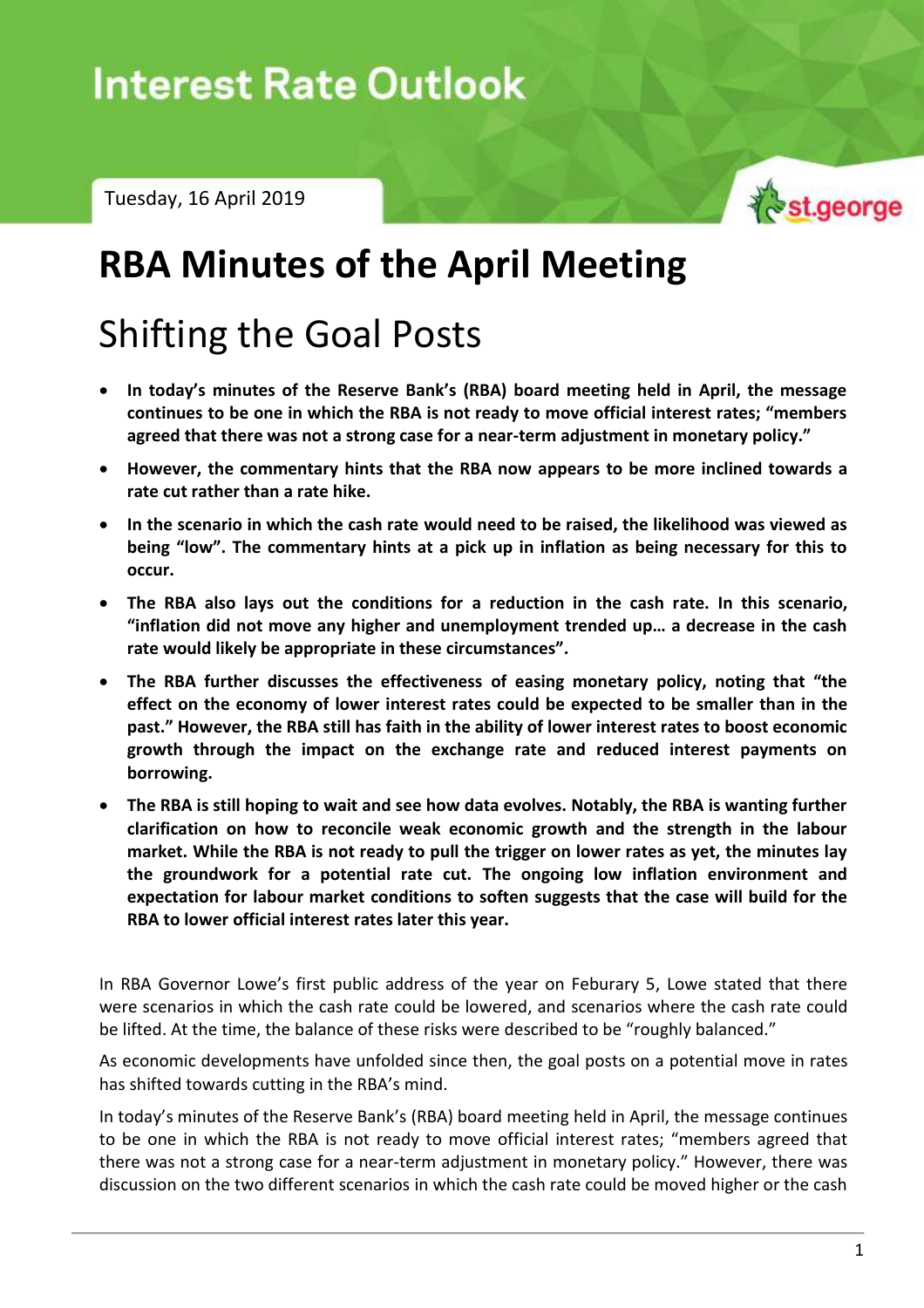rate could be moved lower.

In these scenarios, the RBA now appears to be more inclined towards a rate cut rather than a rate hike.

In the scenario in which the cash rate would need to be raised, the likelihood was viewed as being "low". The commentary hints at a pick up in inflation as being necessary for this to occur.

The RBA also lays out the conditions for the scenario in which the cash rate would need to be lowered. The minutes do not mention the likelihood of this occurring, but if "inflation did not move any higher and unemployment trended up… a decrease in the cash rate would likely be appropriate in these circumstances".

The RBA further discusses the effectiveness of easing monetary policy, noting that "the effect on the economy of lower interest rates could be expected to be smaller than in the past, given the high level of household debt and the adjustment that was occurring in housing markets". However, the RBA still has faith in the ability of lower interest rates to boost economic growth through the impact on the exchange rate and reduced interest payments on borrowing.

## **Implications**

The RBA is still hoping to wait and see how data evolves. Notably, the RBA is wanting further clarification on how to reconcile weak economic growth and the strength in the labour market.

While the RBA is not ready to pull the trigger on lower rates as yet, the minutes lay the groundwork for a potential rate cut. Inflation and the labour market remain key to this scenario. The ongoing low inflation environment and expectation for a weaker labour market suggests that the case will build for the RBA to lower official interest rates later this year.

> **Janu Chan, Senior Economist** Ph: 02-8253-0898